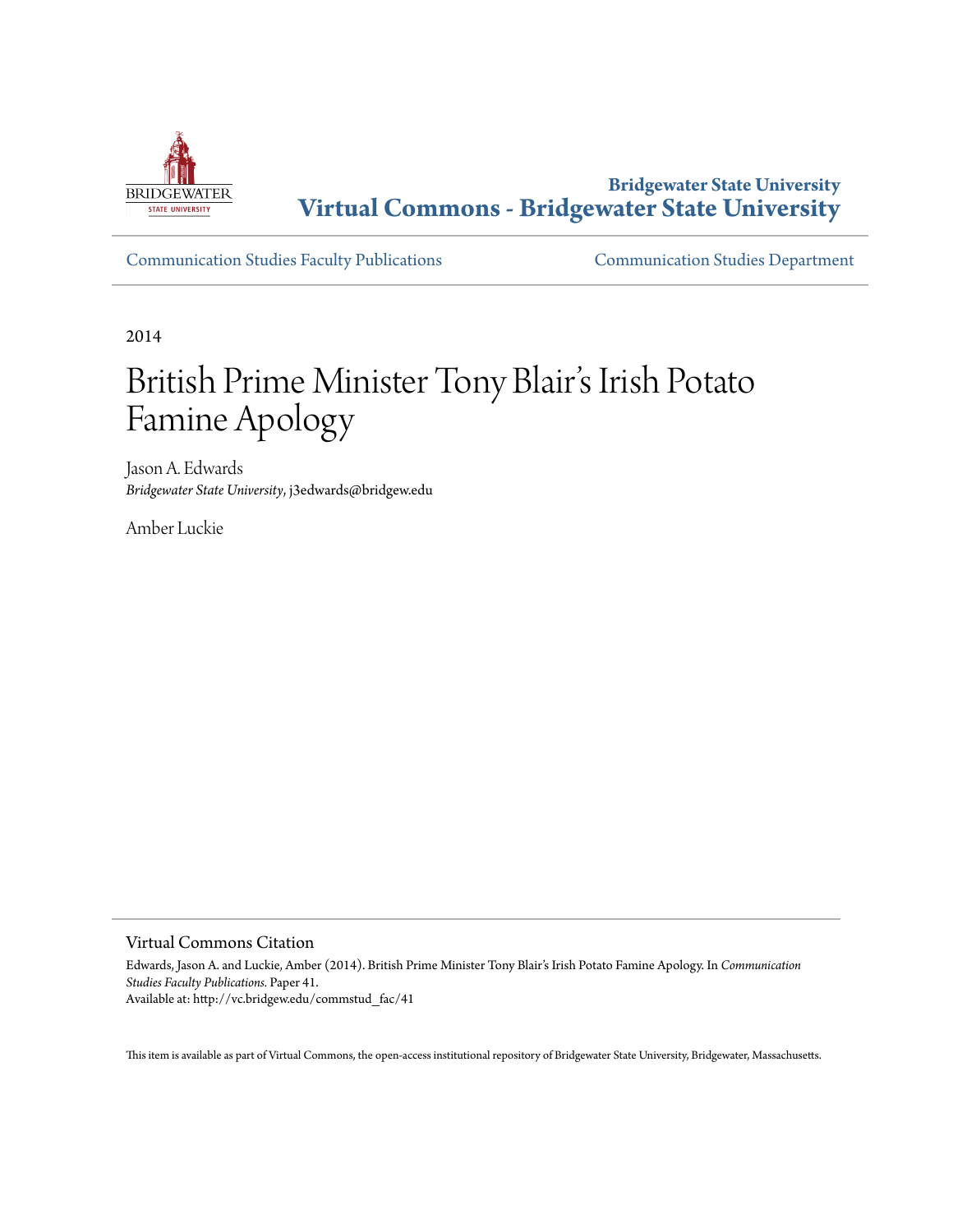<http://journal-of-conflictology.uoc.edu>

#### **ARTICLE**



Jason A. Edwards Amber Luckie

> Submitted: June 2013 Accepted: October 2013 Published: May 2014

### *Abstract*

In June 1997, Prime Minister Tony Blair issued a statement expressing remorse for the British government's inaction to assist the Irish during the potato famine of the late 1840s. Blair's contrition was met with praise and criticism, but it proved to be part of the larger narrative in the peace negotiations within Northern Ireland. Although Blair's apology is often cited as an exemplar of political leaders apologizing for historical injustices, little actual scholarly work on this subject has been conducted. To that end, this paper examines Blair's potato famine apology through the theory of collective apology. We argue that collective apologies serve to build, repair, renew, and strengthen bonds between communities harmed by historical wrongdoing. Moreover, collective apologies are meditations in collective memory about the past, present, and future relationship between communities. We assess Blair's apology through this theoretical lens, discussing the potential impact that it had on the Northern Ireland peace process.

#### *Keywords*

collective apologies, Tony Blair, Ireland, potato famine, reconciliation

### **INTRODUCTION**

On June 1, 1997, Irish actor Gabriel Byrne read a statement from newly elected British Prime Minister Tony Blair. The statement was presented at a festival in Millstreet, County Cork, Ireland, commemorating the 150<sup>th</sup> anniversary of the Irish Potato Famine (*The Irish Times*, 2 June 1997, p. 1). In that declaration, Prime Minister Blair expressed remorse for Britain's failure to offer greater assistance during the famine where over one million died and hundreds of thousands more were displaced. The Potato Famine is a major event in Anglo-Irish history and a defining episode in constructing Irish identity and Anglo-Irish relations.

Blair's statement was met with wide acclaim. Nicholas Watt called his contrition greatly "significant", which was meant "to heal one of the greatest wounds in Anglo-Irish history" (Watt, 1997, p. 21). Additionally, it was read "as a signal of the government's genuine desire not only to inject fresh momentum into the peace process but also to ensure complete unity with whoever is in office in Dublin" (Wallen, 1997, p. A7). However, Blair was criticized for apologizing for events 150 years in the past where there was historical disagreement regarding British responsibility for the famine (Wallen, 1997, p. A7). According to Blair's critics, the apology created an expectation that more mea culpas may be presented from 10 Downing Street for past British injustices. Ultimately, Blair's apology can be read as a bold political move bringing opportunities and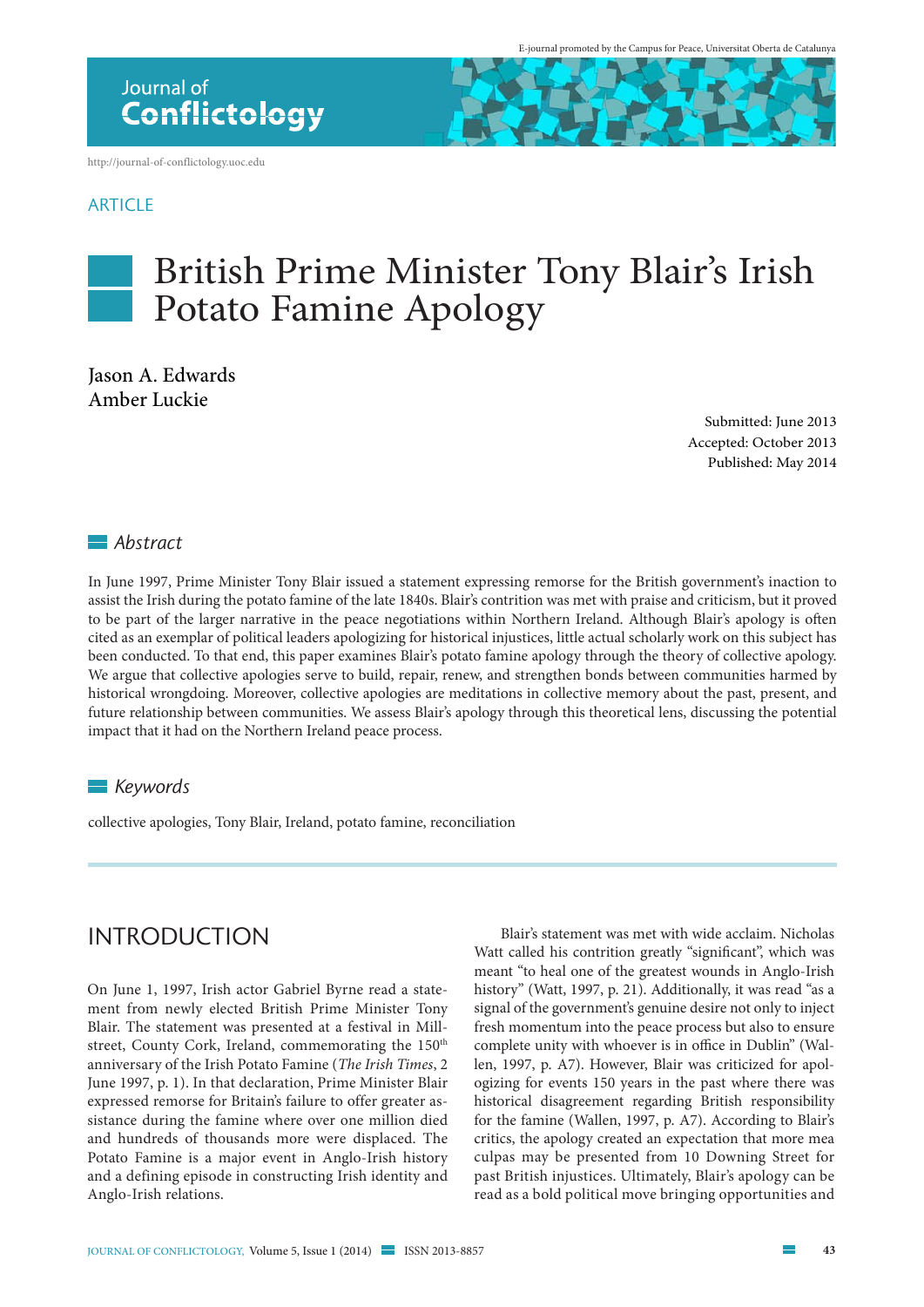<http://journal-of-conflictology.uoc.edu> Jason A. Edwards and Amber Luckie **British Prime Minister Tony Blair's…** 

challenges for British politics, questions regarding citizenship, and the Northern Ireland peace process.

We focused on Tony Blair's apology for three reasons. First, Blair's rhetoric was one of the first examples of a collective apology issued by a post-Cold War era political. It is continually referenced in newspaper accounts of other apologies, but little scholarly work on this statement had been done (for exceptions, see Cunningham, 2004). Thus, we wanted to investigate this oft referenced apology further. Also, it was one of the first times a British Prime Minister had apologized for historical events, setting a precedent that Prime Ministers Brown and Cameron have followed and might be followed by future prime ministers. Understanding this rhetorical precedent can give us insight into how future British leaders might approach public apology. Finally, Blair's apology serves as an entry point to symbolically examine how Anglo-Irish relations improved and helped to jumpstart the Northern Ireland peace process. In this essay, our purpose is to explain the symbolic workings of Blair's apology and how it laid some important groundwork for future reconciliation efforts.

To that end, we begin with a theoretical discussion of what constitutes a political apology (Edwards, 2010). Then, we examine Tony Blair's apology by first laying out the historical and immediate context for such a statement to be presented and then analyzing the prime minister's statement. Next, we briefly assess the reception of Blair's address and expectations that were generated from it. Finally, we discuss the connections and/or questions that this essay conjures up regarding the literature on political apologies and reconciliation.

### Collective Apologies

Since the end of the Cold War a number of different political leaders have apologized for past transgressions. Scholars in various disciplines have spoken to their symbolic power. For example, in their edited collection on apologies and reconciliation, Elazar Barkan and Alexander Karn (2006) asserted apologies can help reconstitute relationships harmed by historical wrongdoing. Apologies can create conditions for forgiveness, while also allowing for governments struggling with the past to put painful legacies behind them. Melissa Nobles (2008) described how the power of an apology lay in its ability to not only "ratify certain public interpretations of history, but also to morally judge, assign responsibility, and introduce expectations about what acknowledgment of that history requires" (p. 2). Danielle Celermajer (2009) maintained apologies work to "re-covenant" a nation so it can (re)build its national polity. Similarly, Lisa Villadsen (2012) argued apologies can be an important step in "civic reconstruction" as different groups try to mend relationships and create a common feeling of identity (p. 231).

Surprisingly, rhetorical studies scholars have not inquired deeply to ascertain the generic functions and strategies of this phenomenon. To that end, we synthesized observations from other research on apology, examined various apologies by political leaders, and built on previous published work (see Edwards, 2005, 2008a, 2008b, 2009) to create a theory that accounts for the broad functions and rhetorical strategies of this rhetorical genre, collective apologies. These speech acts they function in three broad ways. First, collective apologies seek to reconstitute, rebuild, and strengthen relationships amongst communities harmed by historical wrongdoing perpetuated by one community against another (Edwards, 2010, p. 62). A collective apology serves as a rhetorical first step in redressing old wounds so collectives may begin building a bridge to reconciliation. It is not a panacea and will not heal all wounds caused by past transgressions, but it can lay the groundwork to shift the relational dynamic between victimizer and victim from animosity to one of conciliation and mutual understanding.

Second, collective apologies, as a form of collective memory, function as a revision and reconsideration of past events between communities. Collective memory is a body of beliefs about the past that helps a public or society understand its history, present, and (by implication) its future (Bodnar, 1994, p. 76). It involves an interpretation of history that can be widely ratified by the general public (Browne, 1999; Edy, 1999). By its nature, collective memory is selective, partial, and often carefully managed in certain ways for strategic purposes (Bostdorff & Goldzwig, 2005; Parry-Giles & Parry-Giles, 2000). Accordingly, a collective apology serves as a reflection on past, present, and future relationships with the victimized collective. These apologies become lessons about what communities should and should not do in their interactions with each other. As such, they serve as revisions to the dominant perceptions of history, signal a new direction in their interaction with an offended group, and seek to reshape the relationship between victimizer and victim. Speakers who issue collective apologies are attempting to face and understand a nation-state's dark past, while immunizing and inoculating that collective from making the same mistakes (Yamazaki, 2005, p. 128).

Third, collective apologies provide a rhetorical position to reconstruct communal and civic identity. A group's communal and civic identity is, in part, discursively constructed through a variety of means such as national anthems sung, history that is revered, historical heroes celebrated, and many other symbolic activities. Historical transgressions can break these symbolic bonds. They put one group above another. They serve as impediments to all groups believing they are equal in a society. Collective apologies can begin a rebalancing of the obligations different groups have for each other. In one sense, they can bring a collective, who may have been ostracized because of historical transgressions, back into the fold of a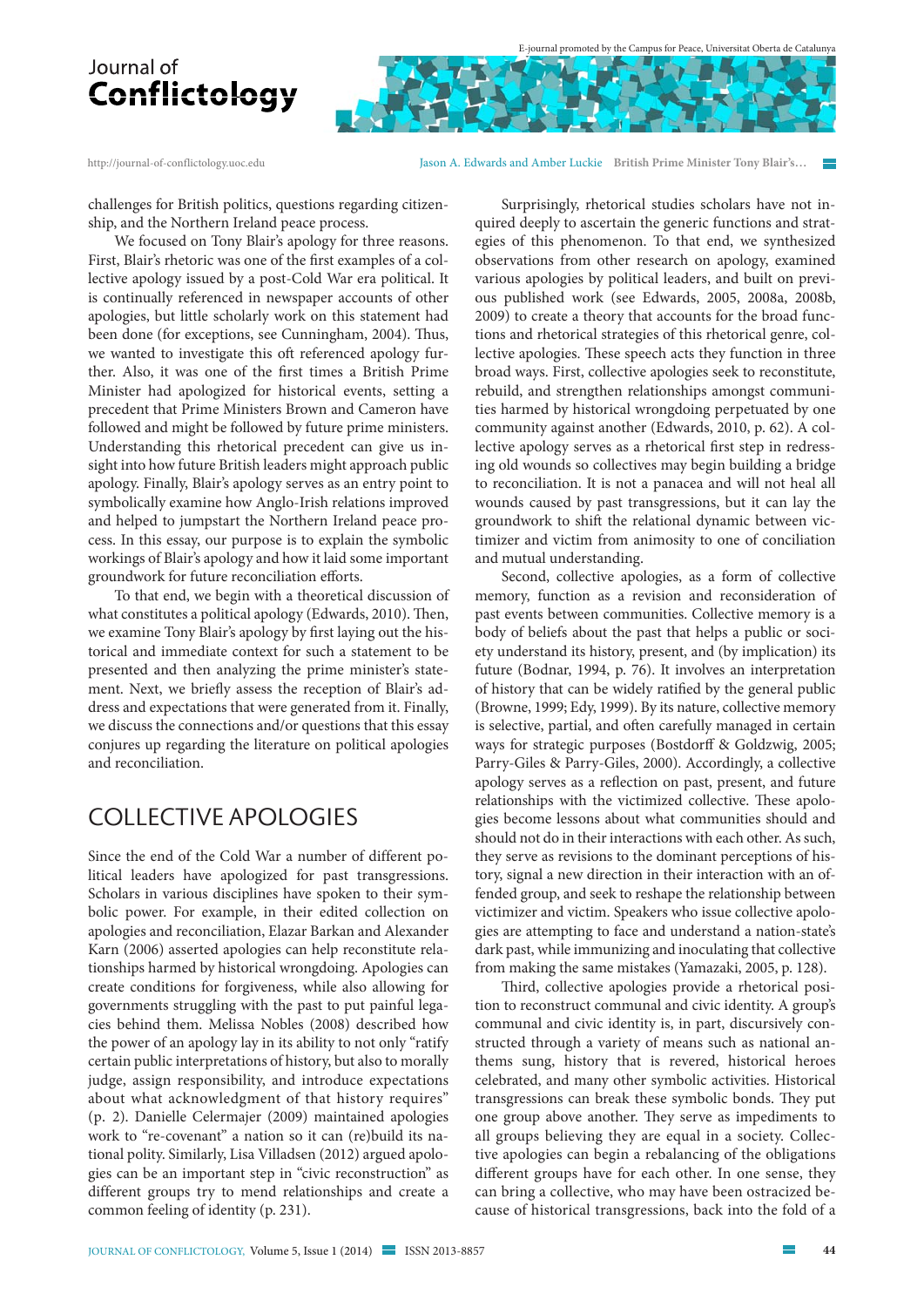

<http://journal-of-conflictology.uoc.edu> Jason A. Edwards and Amber Luckie **British Prime Minister Tony Blair's…** 

community (Edwards & Luckie, 2011). At the same time, collective apologies may deleverage power the victimized community may have in receiving concessions and reparations from the victimizers. If an apology is presented and accepted by a victimized community and that community later asks for greater corrective action for historical transgressions committed against them, then it is very possible the apologizer will be reluctant to provide further expression of regret, apology, or reparation of some kind because a collective apology has already provided. Consequently, collective apologies can begin to re-establish a civic balance amongst groups or at the very least give victimized communities an opportunity for greater success within larger societies. At the same time, the power that may come with being a victim of historical injustice may be lost because the society as a whole expects them to participate equally and without preference for one group over another.

The content of a collective apology is composed of three primary strategies. First, speakers acknowledge a wrong has been committed. Aaron Lazare asserted acknowledging wrongdoing was *the* most important aspect of an apology because failure to be forthcoming can render the apology's sentiment suspect (2004, p. 76). In acknowledging wrongdoing, speakers delineate injustices committed against their victims. Girma Negash referred to this accounting of injustices as "reckoning" (2006, p. 8). Reckoning is defined as putting the victimizer's crimes on the historical record in an open and public fashion. By confessing and discussing the atrocities committed, both the injurer and injured can take stock of the event in question. Additionally, rhetors specify the victims of these injustices. Victims of historical wrongdoing are "the ghosts of the past that will not remain in their graves until their stories are told" (Nytagodien & Neal, 2004, p. 468). Recognizing and naming the injured parties gives voice to the "ghosts" of the past and their descendants. These victims' stories are finally being discussed. Their history, in some small part, is being recovered. Instead of being treated as inferior members of the body politic, speakers recognize and give voice to their humanity. In acknowledging another person's humanity, Shriver noted that a speaker "lays the groundwork for both the construction and repair of any human community" (Shriver, 1995, p. 8).

Mortification is the second element rhetors use in a collective apology. According to language theorist Kenneth Burke, all human beings, subsequently all communities, strive to achieve perfection through the social orders they build (Burke, 1961, p.3). These orders offer stability. However, when that order is disturbed or imperfect it becomes a source of pollution or, to use the favored Burkean term, guilt. For Burke, guilt serves as the basis of drama in social relationships and motivates human behavior. Guilt is an undesirable state of affairs that can have a debilitating impact upon an individual or a society (Brummett, 1980, p. 68). Consequently, guilt must be expunged. One

of the ways individuals or communities can expunge guilt is through mortification. Mortification involves a form of self-sacrifice. The individual or community (often through an official representative) makes a symbolic offering to appease society and repair social order. In a collective apology, this symbolic offering is accepting responsibility for society's actions and expressing remorse for the wrongdoing. Through this act, the rhetor purifies the social order, allowing redemption to be attained and stability restored.

Finally, collective apologies contain some form of corrective action. William Benoit (1995) described corrective action as the steps a rhetor will take to make sure problems do not reoccur (p. 78). These actions seek to start the process of repairing relationships between communities. They send a signal that the victimizers will be assisting the victimized. Additionally, these actions position the two communities to forge relationships based on mutual interest and respect.

### Prime Minister Blair's Apology for the Irish POTATO FAMINE

### Situational Context

The Irish Potato Famine was one of the watershed events in Irish history and Anglo-Irish relations. It changed Ireland in every possible demographic. Originally, the potato was grown in Ireland as a crop for its gentry class. In the middle of the 18th century, however, the crop became a staple for many poor tenant farmers. By the early part of the 19<sup>th</sup> century, potatoes became a staple food for practically everyone living in Ireland, particularly the poor. To accommodate this new staple crop more and more acreage was dedicated to its farming; thereby, increasing Ireland's reliance on a large potato crop to be harvested. It was not only a major food source, but was a basis of currency farmers could use to pay debts, sell to internal markets, and/or export to various parts of the British Empire or other parts of the world (Dolan 2002).

From 1801, because of the Act of Union, Ireland was directly governed as part of the United Kingdom. Over the next 40 years, British leaders struggled with how to govern Ireland. Irish politicians and its population constantly complained of being treated as second-class citizens within the Empire (Kinealy, 1995). The government was accused of not providing the Irish with enough resources in terms of housing, food, employment, revamping property laws (many Irish farmers did not own their own land), and staples to maintain more than subsistence living (Gray 1995). Accordingly, prior to the famine many Irish people lived in poor conditions, some constantly on the verge of starvation. The famine only exacerbated this dire situation.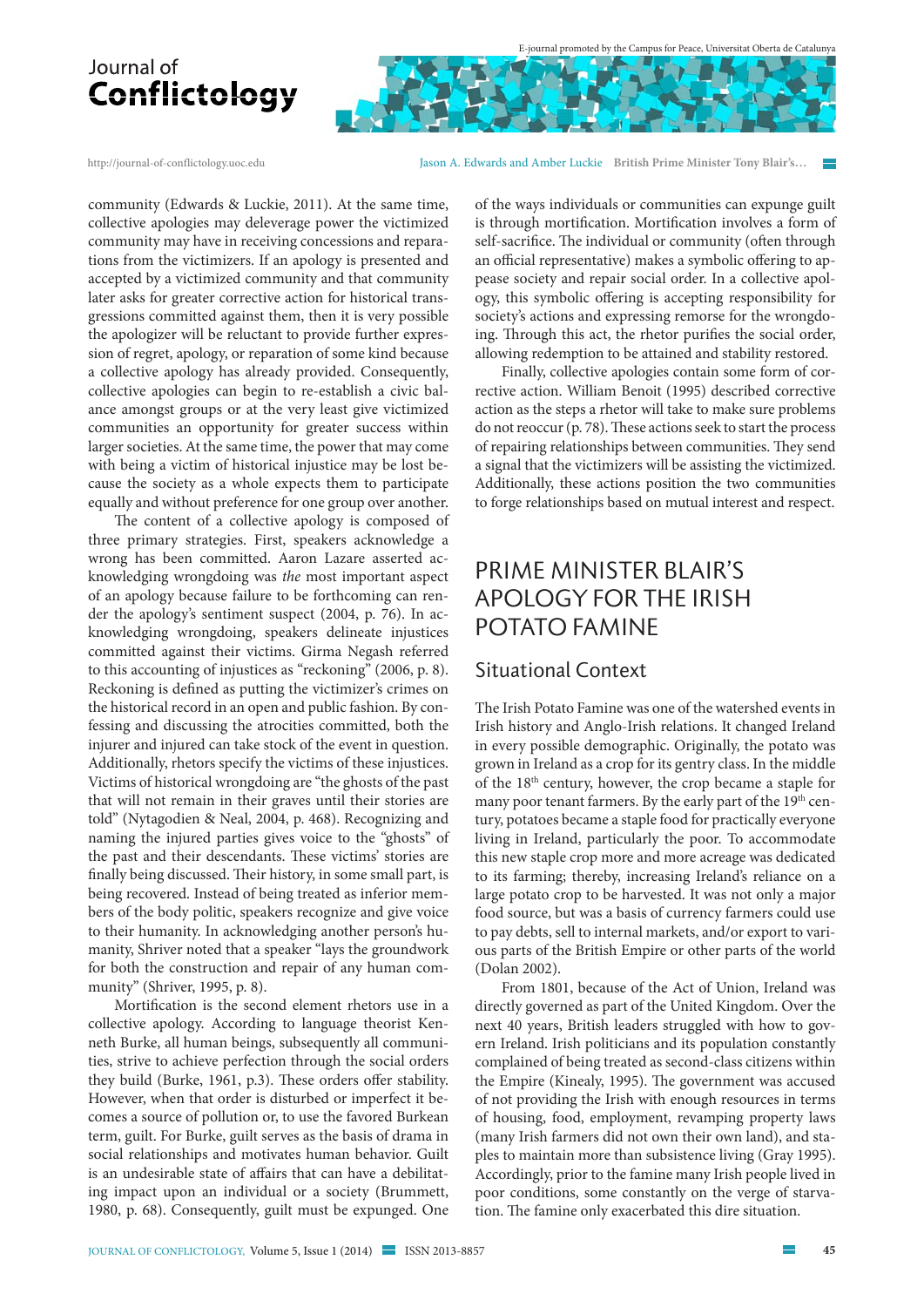<http://journal-of-conflictology.uoc.edu> Jason A. Edwards and Amber Luckie **British Prime Minister Tony Blair's…** 

In 1845 the potato harvest within Ireland dropped significantly because of potato blight, a fungus affecting the potato plant. Basically, this fungus causes the potato to be rotten from the inside out making it impossible to consume. In 1845, by autumn, nearly 1/3 to 1/2 of the potato crop was affected by the fungus (Donnelly, 2005). By 1846 nearly 75% of the entire potato crop had been destroyed. Because it was a staple food source for many in Ireland the potato blight caused immediate and great hardship. The British government attempted to respond to the famine by obtaining other food stuffs for the island. Prime Minister Robert Peel bought maize and cornmeal to be shipped to Ireland. However, the foodstuffs sent had not been properly processed, causing them to be difficult to eat (Kinealy, 1995). There is also evidence that Ireland produced enough food during the famine to feed its people, but much of that food (pork, beef, wheat, and other crops) was exported to other parts of the British Empire and the United States, further exacerbating the lack of affordable food for the poor (Gallagher, 1987).

Contributing to the crisis was the potato blight put many farmers out of work, which hampered their ability to generate enough income to afford expensive foods, like bread or meat. In view of that, the British government attempted to create a variety of public works jobs that put 500,000 Irishmen to work. However, the jobs were not properly run, there was rampant corruption, and the wages paid for those positions was woefully inadequate for the employed to buy food they could afford (Lyons, 1973, pp. 30-34). In early 1847, Lord John Russell, who replaced Peel as Prime Minister, stopped all public works projects and food aid, leaving thousands in peril. Although relief missions were organized from various parts of the world including British charities, the United States, and the Ottoman Empire over 1 million people died because of the famine and another 1-2 million Irish emigrated to the United States, Canada, Australia, or elsewhere. Simply put, the Irish Potato Famine changed the landscape of Ireland forever and caused severe resentment among many Irish toward the British government.

In the 1980s and mid-1990s, Anglo-Irish relations improved. As Ireland approached the 150<sup>th</sup> anniversary of the potato famine the Irish opposition leader, soon to be prime minister, Bertie Ahearn formally asked the British government for a formal apology for its role in exacerbating the effects of the potato famine (*The Irish Times*, 2 June 1997, p. 1). British Prime Minister John Major refused to provide an apology, but he had begun to make significant overtures to restarting the Northern Ireland peace negotiations, which had been hampered by Irish Republican Army (IRA) violence and the unwillingness of national and unionist parties to negotiate a settlement. In May 1997, Tony Blair became the first Labor Prime Minister in 18 years. In his autobiography, Prime Minister Blair believed his election provided a new opportunity to achieve peace within

Northern Ireland. He came to 10 Downing Street with a plan to restart negotiations (Blair, 2010, pp. 153-199). The 150th anniversary of the potato famine gave the new prime minister an opportunity to provide a small gesture that could move the dialogue forward. It was a message to the Irish "that he was leading a very modern British government that was keen to deal with Ireland, north and south, in an even-handed manner free from the shackles of the past" (Wintour & Watt, 2012, para. 14). Subsequently, Blair became the first British Prime Minister to express any public contrition for this event (Marks, 1997, p. 2). Blair apologized for the past to begin a better present and future.

### Prime Minister Blair's "Apology"

Through the voice of Irish actor Gabriel Byrne, Blair's statement began with the traditional pleasantries toward his audience. Then in his first substantive sentences he reflected on the impact of the Irish Potato Famine. Blair stated, "the Famine was a defining event in the history of Ireland and of Britain. It has left deep scars. That one million people should have died in what was then part of the richest and most powerful nation in the world is something that still causes pain as we reflect on it today" (Blair, 1997). These initial sentences constituted Blair's acknowledgement. He noted the Potato Famine was a "defining event" in the history of Anglo-Irish relations. He identified that there were over "one million" victims as part of this historical event. Consequently, the Famine within "the richest and most powerful nation in the world" has left "deep scars" that continued to impede Anglo-Irish relations. Implicitly, Blair's acknowledgement of the Potato Famine sent a signal to the Irish government he wanted to overcome and heal those "deep scars" that would engender deeper ties between Ireland and Britain. Moreover, his rhetoric suggested acknowledging the Potato Famine would symbolically remove an impediment to a deeper Anglo-Irish relationship, which could provide the Irish government impetus to put pressure on the IRA in Northern Ireland to re-start peace negotiations with the British government. Additionally, it gave the impression that Mr. Blair's government would be open to consider the grievances of Ireland and the people of Northern Ireland in attempting to move the peace process forward. Prime Minister Blair's acknowledgement signaled a new era in Anglo-Irish relations and in the continually stalled peace talks in Northern Ireland.

In the next sentence of his statement, Blair employed mortification by stating, "those who governed in London at the time failed their people through standing by while a crop failure turned into a massive human tragedy. We must not forget such a dreadful event" (Blair, 1997). Note Prime Minister Blair clearly delineated culpability for the Potato Famine rested with "those who governed in London" at the time. He implicitly took responsibility for the results of Ireland's potato crop failure by noting the British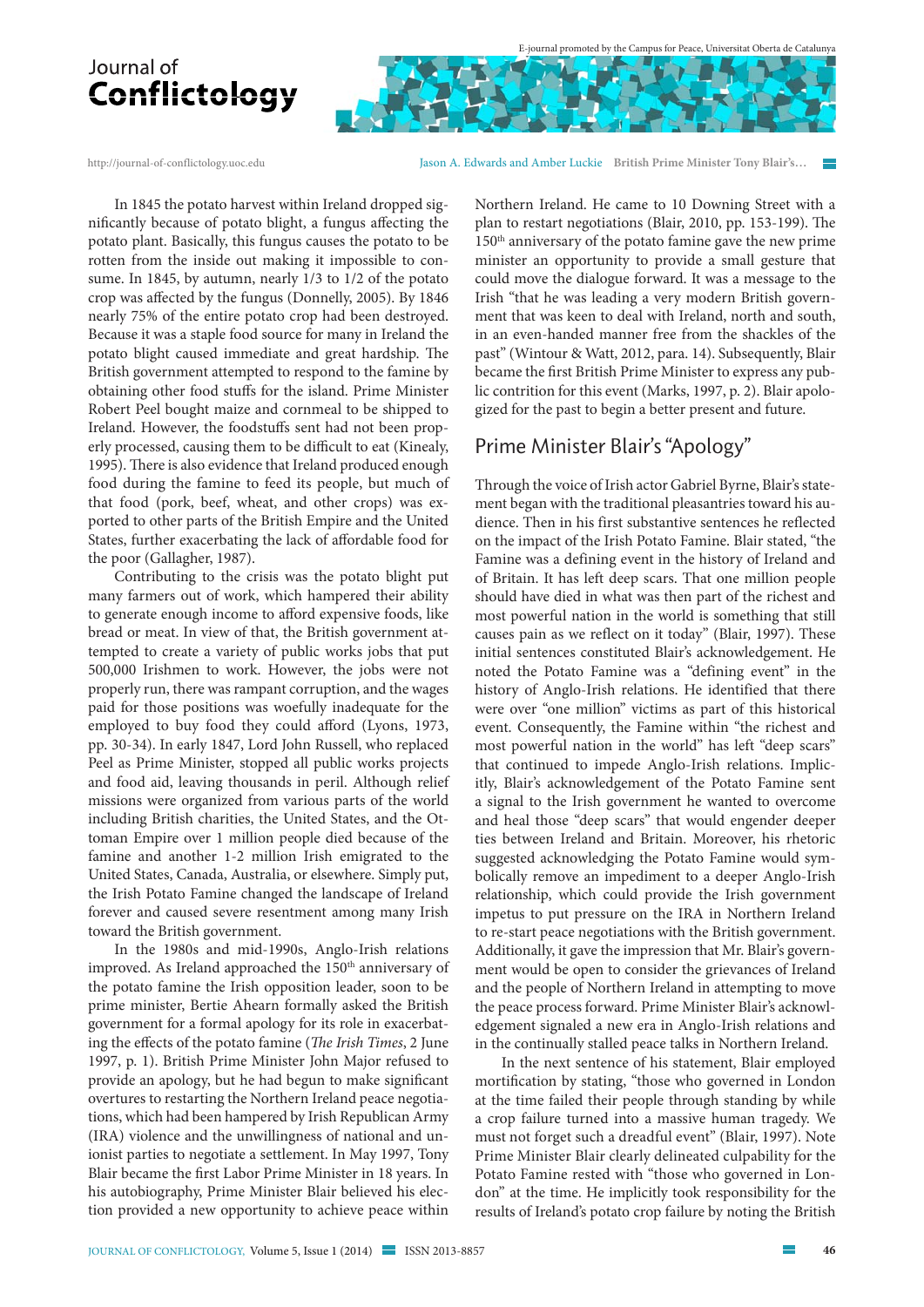

<http://journal-of-conflictology.uoc.edu> Jason A. Edwards and Amber Luckie **British Prime Minister Tony Blair's…** 

government "failed their people" by "standing by", doing nothing to assist the Irish, which turned into a "massive human tragedy" for millions of Irishmen. By taking responsibility for London's inaction, Blair symbolically removed the guilt that continued to pollute relations between the Ireland and Britain. In doing so, Blair rebalanced and repositions Anglo-Irish relations on a more positive footing because this historical transgression was fully being dealt with in the present so it does not impede future ties between the two nations. At the same time, Blair's rhetoric suggested he would not be a leader that ignored human tragedies, namely the situation within Northern Ireland. Hence, Prime Minister Blair's tenure marked a new chapter in the history of Ireland and Britain, one built on mutual respect, mutual responsibility, and a future where each nation's fate was intertwined with the other.

The rest of the Blair's statement focused on commemorating the efforts of the Irish people in the wake of the Potato Famine. Blair (1997) emphasized:

"It is also right that we should pay tribute to ways in which the Irish people have triumphed in the face of this catastrophe. Britain in particular has benefited immeasurably from the skills and talents of Irish people, not only in areas such as music, the arts and the caring professions but across the whole spectrum of our political, economic and social life. Let us therefore today not only remember those who died but also celebrate the resilience and courage of those men and women who were able to forge another life outside Ireland, and the rich culture and vitality they brought with them. Britain, the U.S. and many Commonwealth countries are richer for their presence".

Here, Blair was not commemorating the Potato Famine, but the "Irish people" because of their resilience through the "face of this catastrophe." According to Blair, Irish men and women have enhanced the larger British community across all spectrums of life. They have made communities within Britain, the United States, and other British Commonwealth countries (Australia, New Zealand, and others) "richer for their presence". Commemorating and remembering the Irish who not only survived this tragedy, but their descendants, in a sense, tells the stories of Irish past and present. Blair's rhetoric appeared to say to his Irish audience that despite the difficult Anglo-Irish past the Irish deserve equal standing in the history of the British Empire. At the time of the Potato Famine Irish were constructed as second-class citizens. By acknowledging the great work of the Irish in British society Blair suggested he wanted to historically revise Ireland's place within British history. Instead of second-class citizens, the Irish deserve an exalted place in making the United Kingdom one of the "richest and most powerful nations in the world". This rhetoric, we assert, constituted Blair's corrective action. As

noted earlier, corrective action typically entails rhetors outlining specific concrete steps their nation will take to right the past wrongs for survivors of these injustices. However, because the Irish potato famine took place 150 years earlier there were no direct survivors; no specific reparations to be made or laws passed that could correct that wrongdoing. At the same time, the Potato Famine left a legacy of ill will within Anglo-Irish relations. Blair's tribute to the Irish people, as well as his acknowledgement and mortification concerning the Irish Potato Famine, to rebalance, deepen, and strengthen the Anglo-Irish relationship, also positioned him to leverage this enhanced relationship to make greater progress in the Northern Ireland peace negotiations.

Although Tony Blair's apology was quite short, and not actually delivered in person, it received considerable attention from Irish, British, and international newspapers. After looking at over 100 articles on Blair's Potato Famine rhetoric we found specific negative and positive reaction to the prime minister's statement. British historian Lawrence James argued Blair's acceptance of responsibility for the Potato Famine was just another buy-in to the myth that Irish nationalists constructed around this seminal event. Rather, he asserted Britain's inability to assist the Irish was due to its belief at the time in "their passionate belief in free trade and market forces", which led them to be "unwilling to spend government money on food for the Irish" because they "feared the economic consequences of a dependency culture and state aid was discontinued" (James, 1997, p. 8). The British government's response was incompetence, not anti-Irish malice. Incompetence, according to James, did not deserve an apology. If that was the case "then every government in the world would be issuing apologies" (James, 1997, p. 8).

British Unionist leaders in Northern Ireland were tougher in reviewing Blair's discourse. John Taylor and Ian Paisley, Jr., prominent Unionist politicians, forecasted Blair's apology would result in "a rash of British acts of political contrition to Irish nationalism, scraping apologies and sickening concessions" (Pauley, 1997, p. 8). John Taylor went so far as to claim "the Irish mentality is one of victimhood and to ask for one apology one week and another on a different subject the next" (Wallen, 1997, p. A7). Essentially, those that disagreed with Blair's rhetoric observed there was no need to apologize for something that occurred over 150 years ago and any apology would only lead to further concessions, which would undercut the reconciliation process not enhance it.

Despite this negativity, the Irish and British public's reception from 10 Downing Street was generally positive. The Irish government welcomed Blair's remarks stating, "while the statement confronts the past honestly, it does so in a way that heals for the future. The Prime Minister is to be complimented for the thought and care shown in his statement". Moreover, the American Irish Political Education Committee commended the British prime minister for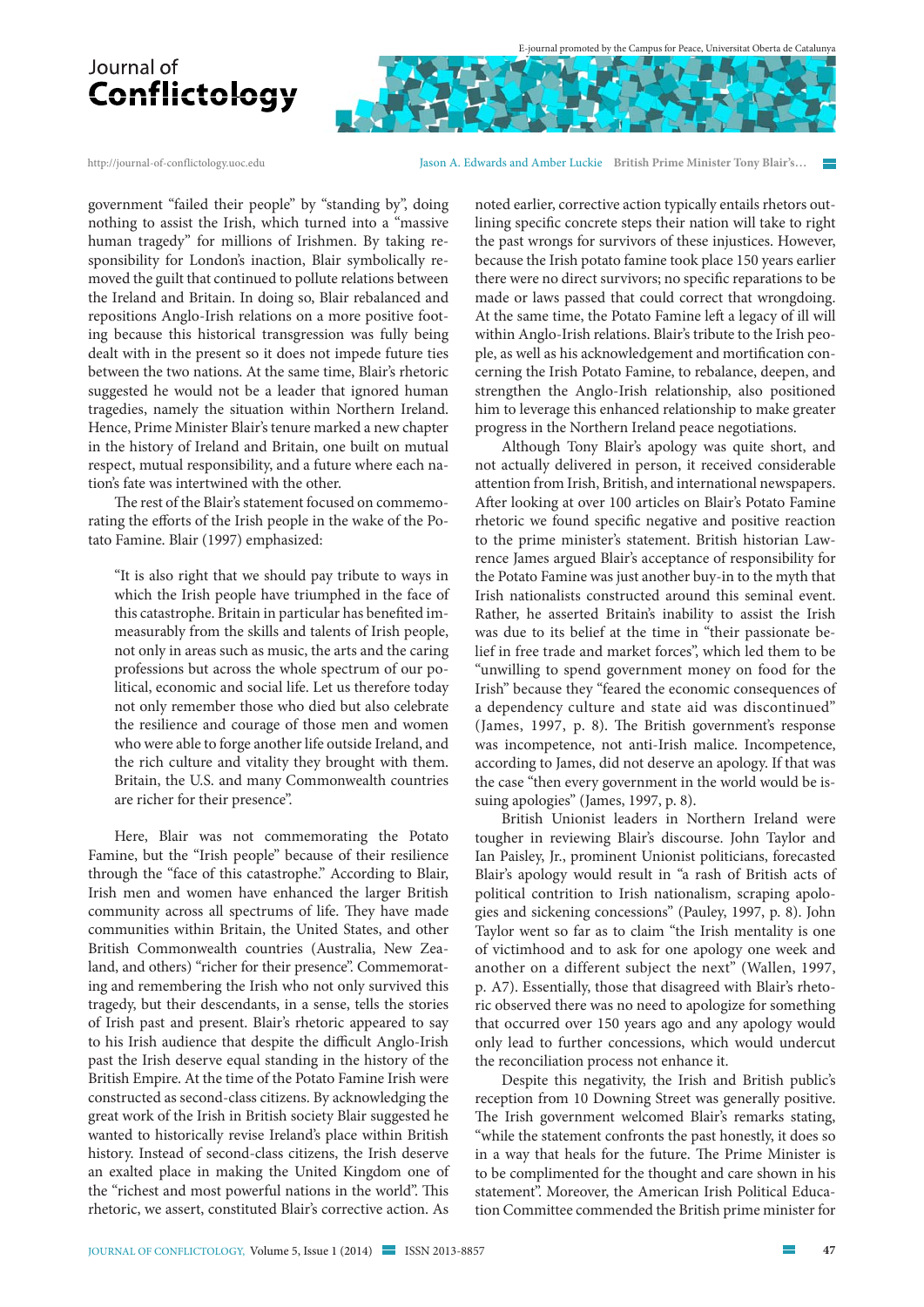

<http://journal-of-conflictology.uoc.edu> Jason A. Edwards and Amber Luckie **British Prime Minister Tony Blair's…** 

taking responsibility for the Potato Famine. They stated he "deserves enormous credit for taking this step" (Fincuane, 1997, p. 11). Gerry Adams, leader of the Irish Republican Army's political wing Sinn Fein, begrudgingly accepted Blair's contrition (*The Australian*, 4 June 1997, p. 10). One reader of the *Irish Times* noted "Tony Blair has taken an important step towards a better relationship between Ireland and Great Britain" (Laird, 1997, p. 15). Ultimately, the *Irish Times* observed the prime minister "deserves bouquets for the famine apology", while he "added dignity" to the commemoration of the Potato Famine (Holland, 1997, p. 18). Considering Irish Prime Minister Bertie Ahearn called for the British to apologize for the potato famine two years earlier, his government and most Irish press accounts praised Blair's rhetoric we can assume Blair's contrition made a positive impression on the Irish government and Irish public.

In Britain, the press generally characterized Blair's apology rhetoric as "significant" and "historic", which would rebalance Anglo-Irish relations as more equitable and put the Northern Ireland peace process back on track (Watt, 1997, p. 2). Historian Peter Gray asserted Tony Blair's words, while carefully chosen, should be welcomed (Gray, 1997, p. 19). Anthony Cary, a Counselor for the British Embassy in Washington D.C., argued Tony Blair's "apology" "is as step towards reconciliation" between Ireland and Britain, while laying the groundwork for more constructive peace talks in Northern Ireland (Cary, 1997, p. A22). Contrary to the nattering nabobs of negativity, the majority of press accounts maintained Blair's rhetoric would lead to better relations between Great Britain and Ireland, while raising expectations in the Northern Ireland peace process. As such, we can state, as it did in Ireland, it left a positive impression upon the British public and laid important reconciliation groundwork.

Evidence of this last claim can be found in how the press speculated how the apology might influence the Northern Ireland peace talks. Within three months of Blair's apology Sinn Fein and Ulster Unionist leaders met for the first time at the negotiating table (*Deutsche Press Agentur*, 23 September 1997). Within four months of Blair's apology, British newspapers began to speculate Prime Minister Blair was going to apologize for Bloody Sunday. Over the course of four more months, the British press on no fewer than four occasions predicted 10 Downing Street would apologize for that event (see Cairns, 1997, p. 1; Eastham, 1998, p. 1; Macleod & Campbell, 1998, p. 2; Millar, 1997, p. 3).

Within these press accounts, Blair's potato famine apology was cited as the precedent for this apology and marked a turning point in Northern Ireland peace negotiations. As it turned out, Tony Blair appointed a commission, headed by its top judicial official Lord Widgery, to reassess all of the evidence surrounding Bloody Sunday before an official apology would occur. Perhaps, it was this gesture of reconsidering the evidence over Bloody Sunday that eventually led to the Good Friday accords in April 1998, which essentially created a framework for peace within Northern Ireland, led the IRA to issue an apology for its atrocities in 2002, and subsequent apologies by Tony Blair and his successors Gordon Brown and David Cameron over incidents that occurred in Northern Ireland (Cunningham, 2004). It may be difficult to make a specific causal link between Prime Minister Blair's apology and Northern Ireland reconciliation efforts. However, one can certainly assert his rhetoric raised expectations for an apology for Bloody Sunday (which eventually occurred under Prime Minister Cameron). If nothing else it rhetorically set the tone for relational dynamics to significantly change in Anglo-Irish relations and within the Northern Ireland peace process.

Tony Blair's apology for the Irish potato famine represented an important moment in rebalancing Anglo-Irish relations, while jumpstarting Northern Ireland peace negotiations. Ultimately, apologies, statements of contrition, regret, reconciliation, forgiveness, and the like, are more likely to become commonplace as more societies transition from one set of circumstances to another, as well as established communities confronting the past so they can maintain, deepen, and strengthen the communal bonds amongst its citizens. As Hannah Arendt (1963) put it, "every generation, by virtue of being born into a historical continuum, is burdened by the sins of the father as it is blessed by the deeds of the ancestors" (p. 27). Prime Minister Blair's attempt to deal with one of the sins of its father was not a panacea that wiped away the pain, destruction, and loss caused by the British callous response to the Potato Famine. However, it did function to symbolically realign Anglo-Irish relations, signaled Blair's willingness to proceed with peace negotiations in Northern Ireland, and created an overall political dynamic that broke through years of animosity. Nation-states that are in transition or already established would do well in following Blair's example, not necessarily his apology per se, but dealing with the "sins of the father" so "deeds of the ancestors" can truly be shared by all.

#### *References*

"Apology accepted." *The Australian*, 4 June 1997, p. 10.

**ARENDT, Hannah** (1963). *Eichmann in Jerusalem: a report on the banality of evil*. New York: Viking Press.

**BARKAN, Elazar; KARN, Alexander** (2006). *Taking wrongs seriously: apologies and reconciliation*. Palo Alto, CA: Stanford University Press.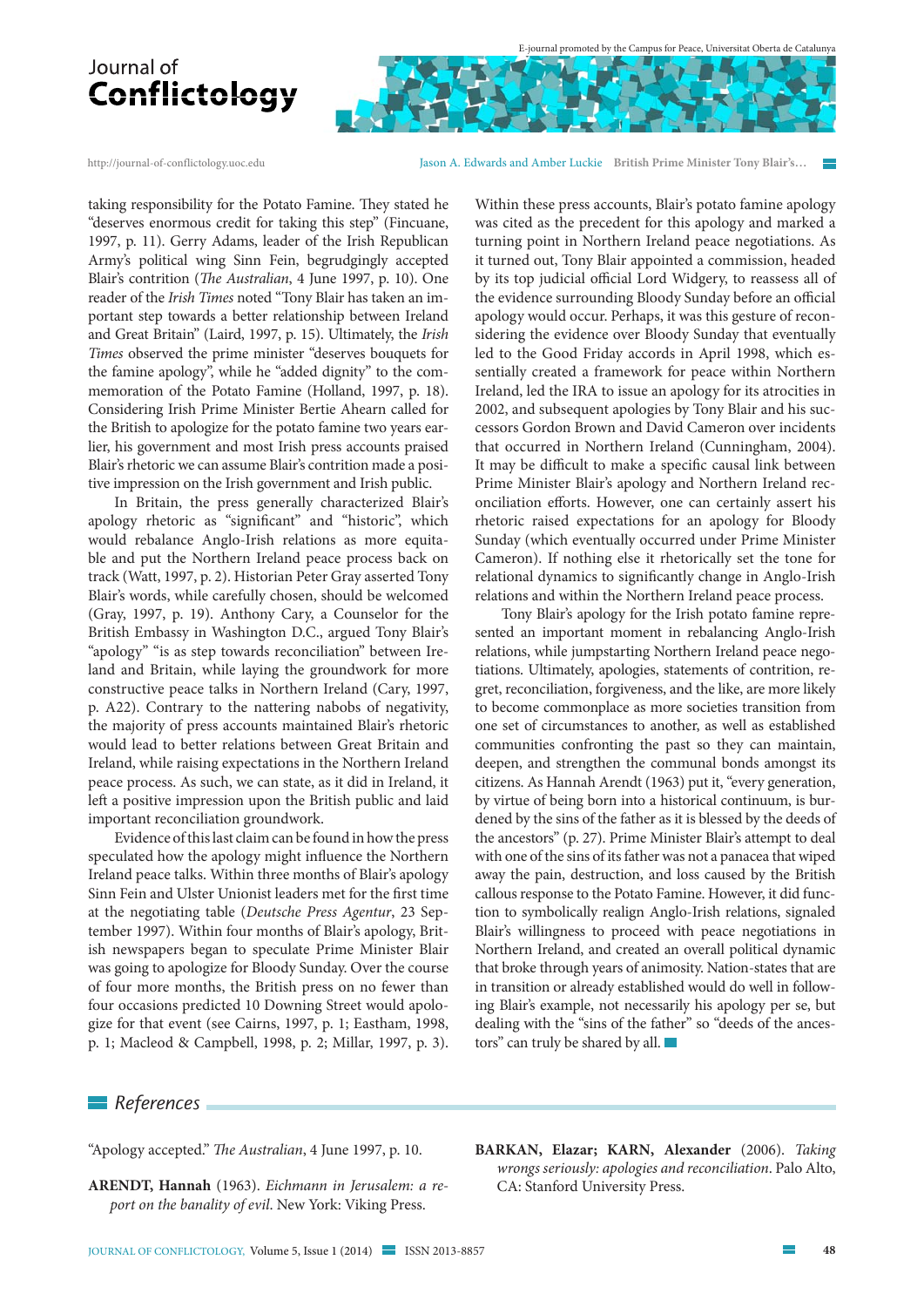<http://journal-of-conflictology.uoc.edu> Jason A. Edwards and Amber Luckie **British Prime Minister Tony Blair's…** 

- 
- **BENOIT, W.** (1995). *Accounts, excuses, and apologies: a theory of image restoration discourse*. Albany, NY: SUNY Press.
- "Blair admits British policy failure turned famine into massive human tragedy". *The Irish Times*, 2 June 1997, p.1.
- **BLAIR, Tony** (1 June 1997). "Statement on the 150<sup>th</sup> Anniversary of the potato famine at Milltown, County Cork, Ireland". [Date of consultation: 15 June 2011]. [http://www.rootsweb.ancestry.com/~irlker/famemig.](http://www.rootsweb.ancestry.com/~irlker/famemig) html#Blairhttp://[www.google.es/](http://www.google.es/)
- **BLAIR, Tony** (2010). *A journey. My political life*. New York: Knopf.
- **BODNAR, John** (1994). "Public memory in an American city: commemoration in Cleveland". In: J. GILLI (ed.). *Commemorations: the politics of national identity*. Princeton, NJ: Princeton University Press. Pp. 64-86.
- **BOSTDORFF, Denise; GOLDZWIG, Steven** (2005). "History, collective memory, and the appropriation of Martin Luther King Jr: Reagan's rhetorical legacy". *Presidential Studies Quarterly*. Vol. 35, pp. 661-690. <http://dx.doi.org/10.1111/j.1741-5705.2005.00271.x>
- **BROWNE, Stephen** (1999). "Remembering Crispus Attucks: race, rhetoric, and the politics of commemoration". *Quarterly Journal of Speech*. Vol. 85, pp. 169-187. <http://dx.doi.org/10.1080/00335639909384252>
- **BRUMMETT, Barry** (1980). "Symbolic form, Burkean scapegoating, rhetorical exigency in Alioto's response to the 'Zebra' murders". *Western Journal of Speech Communication*. Vol. 44, pp. 64-73. <http://dx.doi.org/10.1080/10570318009373987>
- **BURKE, Kenneth** (1961). *The rhetoric of religion*. Berkeley, CA: University of California Press.
- **CAIRNS, F.** (1997). "Blair planning to say sorry for Bloody Sunday." *The Evening Standard*, 10 October 1997, p. 1.
- **CELERMAJER, Danielle** (2009). *The sins of the nation and the ritual of apologies*. New York: Cambridge University Press. <http://dx.doi.org/10.1017/CBO9780511581502>
- **CLARITY, J.** (1997). "New violence casts shadow on Irish talks: peace negotiations resume tomorrow". *The Gazette* (Montreal), 2 June 1997, p. B1.
- **CUNNINGHAM, Michael** (2004). "Apologies in Irish politics: A commentary and critique." *Contemporary British History*. Vol. 18, pp. 80-92. <http://dx.doi.org/10.1080/13619460412331296919>
- "Does Britain really need to apologise for the Irish famine? An historian takes issue with Tony Blair's latest initiative" (1997, June 3). *Daily Mail* (London), 3 June 1997, p. 8.
- **DOLAN, Edward F.** (2002). *The Irish potato famine: the story of Anglo-Irish immigration*. London: Marshall Cavendish Corporation.
- **DONNELLY, J.** (2005). *The great Irish potato famine*. Dublin: Sutton Publishing.
- **EASTHAM, P.** (1998). "Blair to say sorry for Bloody Sunday killings." *Daily Mail* (London), 17 January 1998, p. 1.
- **EDWARDS, Jason A.** (2005). "Community-focused apologia in international affairs: Japanese prime minister Tomiichi Murayama's apology". *The Howard Journal of Communications*. Vol. 16, pp. 317-336. <http://dx.doi.org/10.1080/10646170500326590>
- **EDWARDS, Jason A.** (2008a). *Navigating the post-cold war world: President Clinton's foreign policy rhetoric*. Lanham, MD: Rowman & Littlefield.
- **EDWARDS, Jason A.** (2008b). "The mission of healing: Kofi Annan's failed apology". *Atlantic Journal of Communication*. Vol. 16, pp. 88-104. <http://dx.doi.org/10.1080/15456870701840012>
- **EDWARDS, Jason A.** (2009). "Community-focused apologia in Pope John Paul II's year of jubilee discourse". In: J.R. BLANEY; J.P. ZOMPETTI (eds.). *The rhetoric of Pope John Paul II*. Lanham, MD: Lexington Books, pp. 81-100.
- **EDWARDS, Jason A.** (2010). "Apologizing for the past for a better future: Collective apologies in the United States, Australia, and Canada." *Southern Communication Journal*, vol.73, pp. 57-75. <http://dx.doi.org/10.1080/10417940902802605>
- **EDWARDS, Jason A.; CALHOUN, Lindsay R.** (2011). "Redress for old wounds: Canadian Prime Minister Stephen Harper's apology for the Chinese head tax". *Chinese Journal of Communication*. Vol. 4, pp. 73-89. <http://dx.doi.org/10.1080/17544750.2011.544084>
- **EDWARDS, Jason A.; LUCKIE, Amber** (2011). "British Prime Minister David Cameron's apology for Bloody Sunday". A paper presented at the Rhetoric in Society III Conference. Antwerp, Belgium.
- **EDY, Jill** (1999). "Journalistic uses of collective memory." *Journal of Communication*. Vol. 49, pp. 71-85. <http://dx.doi.org/10.1111/j.1460-2466.1999.tb02794.x>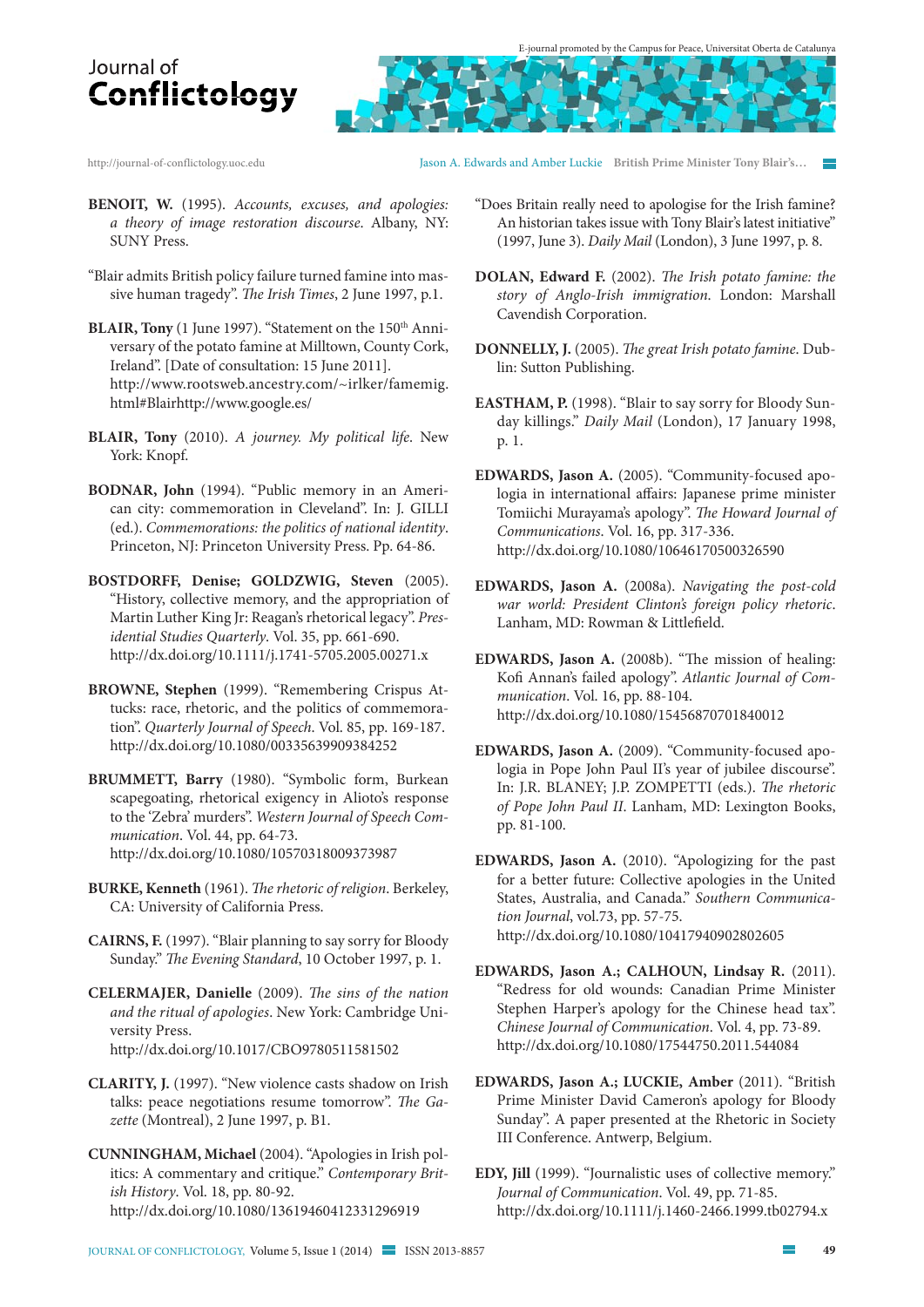

- **FINCUANE, Tony** (1997). "Tony Blair's famine statement." *The Irish Times*, 9 June 1997, p. 11.
- **GALLAGHER, Thomas** (1987). *Paddy's lament, Ireland 1846-1847: prelude to hatred*. New York: Mariner.
- **GRAY, Peter** (1995). *The Irish famine*. London: Thames and Hudson.
- **GRAY, Peter** (1997). "Irish famine lessons still to be learnt." *The Independent* (London), 5 June 1997, p. 19.
- **HOLLAND, Mary** (1997). "Why Blair deserves bouquets for famine apology". *The Irish Times*, 5 June 1997, p. 16.
- **HUNT, William** (1997). "Tony Blair's famine statement". *The Irish Times*, 21 June 1997, p. 11.
- **JAMES, Lynn** (1997). "Does Britain really need to apologise for the Irish famine". *Daily Mail* (London), 3 June 1997, page 8.
- **KINEALY, Christine** (1995). *The great calamity: The Irish famine*, *1845-1852*. London: Gill & MacMillian.
- **LAIRD, John** (1997). "Tony Blair's famine statement". *The Irish Times*, 12 June 1997, p. 15.
- **LAZARE, Aaron** (2004). *On apology*. New York: Oxford University Press.
- **LIND, Jennifer** (2008). *Sorry states: Apologies in international politics*. Ithaca, NY: Cornell University Press.
- **LYALL, S.** (1997). "Past as prologue: Blair faults Britian in potato blight". *The New York Times*, 3 June 1997, p. A3.
- **LYONS, F. S. L.** (1973). *Ireland since the famine*. New York: Fontana.
- **MACLEOD, Colin; CAMPBELL, Douglas** (1998). "Blair wants truth about killings; go-ahead for Bloody Sunday inquiry". *The Herald* (Glasgow), 29 January 1998, p. 2.
- **MARKS, Kathy** (1997). "Blair issues apology for the potato famine". *The Independent* (London), 2 June 1997, p. 2.
- **MILLAR, Frank** (1997). "Britain to delay Bloody Sunday statement; date may coincide with 26<sup>th</sup> anniversary of Derry killings". *The Irish Times*, 10 November 1997, p. 3.
- **NEGASH, Girma** (2006). *Apologia politica: states and their apologies by proxy*. Lanham, MD: Rowman & Littlefield.
- <http://journal-of-conflictology.uoc.edu> Jason A. Edwards and Amber Luckie **British Prime Minister Tony Blair's…** 
	- **NOBLES, Melissa** (2008). *The politics of official apologies*. New York: Cambridge University Press. <http://dx.doi.org/10.1017/CBO9780511756252>
	- **NYTAGODIEN, R.; NEAL, A.** (2004). "Collective apologies, trauma, and the politics of memory". *Journal of Human Rights*. Vol. 3, pp. 465-475. <http://dx.doi.org/10.1080/1475483042000299714>
	- **PARRY-GILES, Shawn; PARRY-GILES, Trevor** (2000). "Collective memory, political nostalgia, and the rhetorical presidency: Bill Clinton's commemoration of the march on Washington, August 28, 1998". *Quarterly Journal of Speech*. Vol. 86, pp. 417-437. <http://dx.doi.org/10.1080/00335630009384308>
	- PAULEY, Marcus (1997). "Blair walks into mire of controversy over famine". *Belfast News Letter*, 9 June 1997, p. 8.
	- **SHRIVER, Donald** (1995). *An ethic for enemies: forgiveness in politics*. New York: Oxford University Press.
	- "Sinn Fein and unionists together in Northern Ireland talks". *Deutsche Presse-Agentur,* 23 September 1997.
	- **TAVUCHIS, Nicholas** (1991). *Mea culpa: a sociology of apologies and reconciliation*. Palo Alto, CA: Stanford University Press.
	- **THOMPSON, Janna** (2002). *Taking responsibility for the past: reparation and historical justice*. Cambridge: Polity.
	- **TROUILLOT, Michel** (2001). "Abortive rituals: historical apologies and the global era". *Interventions: The International Journal of Post-Colonial Studies*. Vol. 2, pp. 171-186.
	- **VILLADSEN, Lisa Storm** (2008). "Speaking on behalf of others: rhetorical agency and epideictic functions of official apologies". *Rhetoric Society Quarterly*. Vol. 38, pp. 25-45.

<http://dx.doi.org/10.1080/02773940701779769>

- **VILLADSEN, Lisa Storm** (2012). "Beyond the spectacle of apologia: Reading official apologies as proto-deliberative rhetoric and instantiations of rhetorical citizenship". *Quarterly Journal of Speech*. Vol. 90, pp. 230-247. <http://dx.doi.org/10.1080/00335630.2012.663501>
- **WALLEN, D.** (1997). "Blair apologizes for potato famine comments mark step toward better relations with Ireland; Some unionists apprehensive". *The Globe and Mail*, 3 June 1997, p. A7